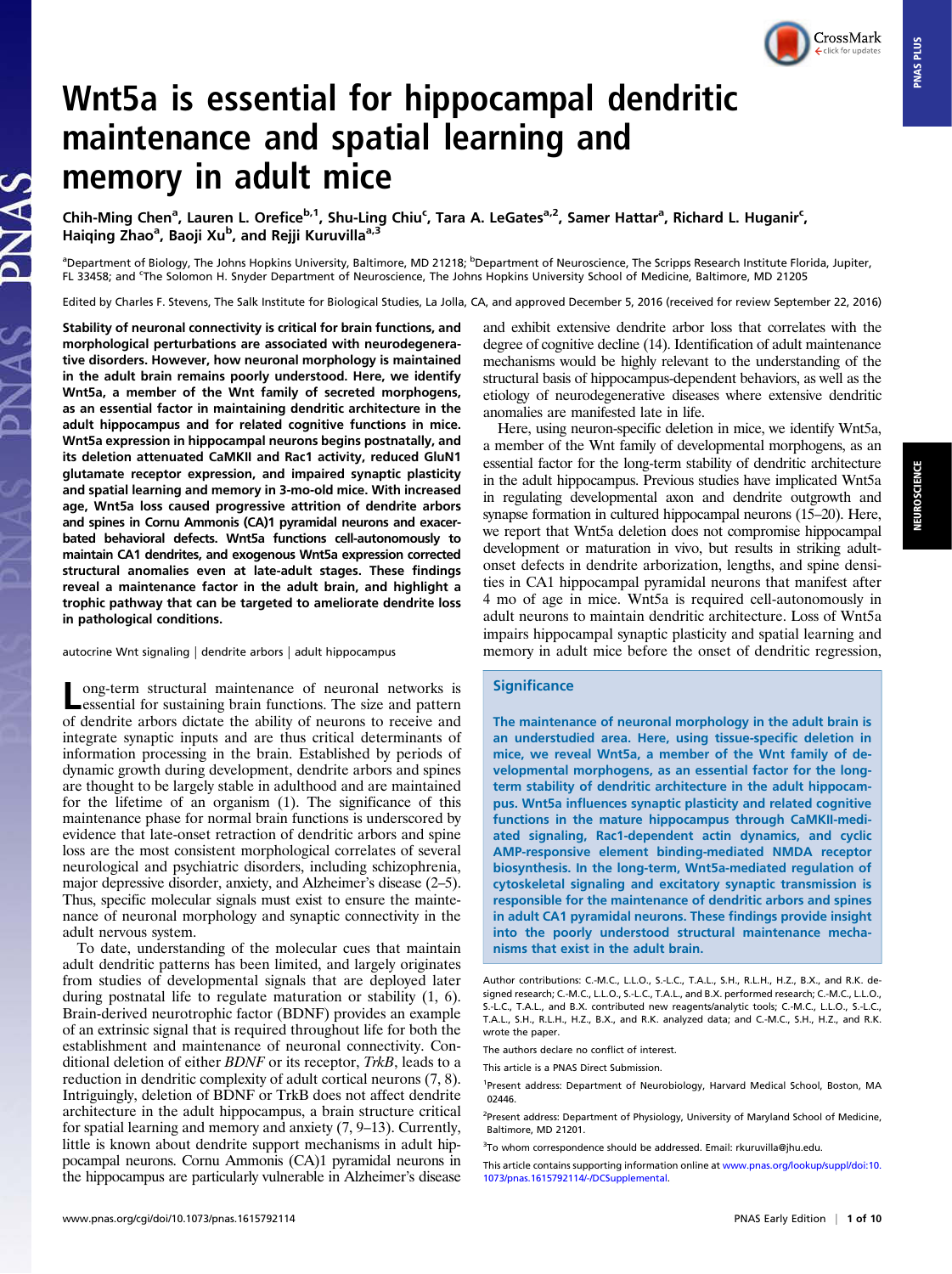although the behavioral deficits are exacerbated with the appearance of structural abnormalities. Wnt5a acts via calciumand cytoskeletal-mediated signaling in the adult hippocampus, and unexpectedly, via cyclic AMP-responsive element binding (CREB)-mediated transcription of the obligatory NMDA receptor subunit, GluN1. Finally, we demonstrate that late expression of Wnt5a, even after substantial structural loss, fully restores neuronal morphology, highlighting the growth-promoting capacity of this pathway in the adult brain. Together, these findings reveal that noncanonical autocrine Wnt signaling maintains adult hippocampal connectivity and synaptic plasticity, and provide a trophic pathway that can be targeted to counter structural deficits in pathological situations.

#### Results

Cell-Autonomous Requirement for Wnt5a in Maintaining Adult CA1 Dendrite Arbors. We observed Wnt5a expression in the mouse hippocampus at 1 wk after birth, which increased prominently by 2 wk and was sustained at adult stages (Fig.  $1 \text{ } A$  and  $B$ ). Wnt5a mRNA was localized throughout the hippocampal formation, and was enriched in the dentate gyrus and the CA1 region. The expression pattern in the hippocampus is consistent with previous findings (21) and that in the Allen Brain Atlas (www.brain[map.org/\)](http://www.brain-map.org/), where Wnt5a expression has also been noted in the cerebellum and to a lesser degree in the cerebral cortex and olfactory bulb in the adult mouse brain. The onset of Wnt5a expression in hippocampal neurons correlated with the appearance of pre- and postsynaptic proteins (Fig. 1B).

That prominent hippocampal Wnt5a expression is detected only at postnatal stages was intriguing, given the reported roles of Wnt5a in embryonic processes in the brain (15, 22–25). Wnt5a expression in the postnatal hippocampus, together with evidence supporting the role of Wnts in regulating morphological changes in cultured hippocampal neurons (26, 27), prompted us to address the functions of Wnt5a in hippocampal neurons in vivo. To accomplish this end, we crossed floxed  $\overline{W}$ nt5a (Wnt5a<sup>fl/fl</sup>) mice with the pan-neuronal *Nestin-Cre* line (28) to delete Wnt5a in all neurons starting at embryonic stages (Fig. S1A). Wnt5a was undetectable in the Nestin- $Wnt5a^{fl/f}$  hippocampus throughout postnatal ages, including postnatal day 21 (P21) by in situ hybridization [\(Fig. S1](http://www.pnas.org/lookup/suppl/doi:10.1073/pnas.1615792114/-/DCSupplemental/pnas.201615792SI.pdf?targetid=nameddest=SF1)B). Importantly, quantitative PCR (qPCR) analysis showed that levels of other Wnts were unaltered in the absence of Wnt5a [\(Fig. S1](http://www.pnas.org/lookup/suppl/doi:10.1073/pnas.1615792114/-/DCSupplemental/pnas.201615792SI.pdf?targetid=nameddest=SF1) C and D), indicating that Wnt5a loss did not elicit compensatory changes in the expression of other Wnt genes in the hippocampus.

Despite the early deletion of  $Wnt5a$  [\(Fig. S1](http://www.pnas.org/lookup/suppl/doi:10.1073/pnas.1615792114/-/DCSupplemental/pnas.201615792SI.pdf?targetid=nameddest=SF1)  $A-C$  $A-C$ ), there were no obvious differences in gross morphology and projections of hippocampal layers between Nestin-Wnt5 $a^{fl/f}$  mice and control  $Wnt5a^{fl/fl}$  littermates at 1 mo ([Fig. S1](http://www.pnas.org/lookup/suppl/doi:10.1073/pnas.1615792114/-/DCSupplemental/pnas.201615792SI.pdf?targetid=nameddest=SF1)E), when hippocampal neural circuit establishment should be complete (29–31). Detailed examination of dendritic morphology of CA1 hippocampal pyramidal neurons revealed normal dendrite length, complexity, and spine densities in 1-mo-old mutant mice (Fig.  $S1$   $F-J$  $F-J$ ). These results show that Wnt5a is dispensable for establishing dendritic arbors and for spine formation in CA1 pyramidal neurons in vivo, contrary to published reports that Wnt5a promotes neuronal morphogenesis in cultured hippocampal neurons (15, 18, 19, 32).

To next address if Wnt5a might function in the mature hippocampus, we crossed  $Wnt5a^{fl/f}$  mice with calcium-calmodulin kinase II  $(CaMKII)\alpha$ -Cre mice, where Cre expression starts at 2.5 wk after birth and is restricted to forebrain excitatory neurons in the hippocampus and cortex (33). Wnt5a deletion was near complete in the CaMKII-Wnt5 $a^{f l / f l}$  hippocampus by 3 mo of age (Fig. S2 A and B), whereas other Wnts showed normal expression [\(Fig. S2](http://www.pnas.org/lookup/suppl/doi:10.1073/pnas.1615792114/-/DCSupplemental/pnas.201615792SI.pdf?targetid=nameddest=SF2)C). Surprisingly, we observed a decrease in the thickness of the CA1 dendritic layers in 6-mo-old CaMKII-Wnt5 $a^{ft/f}$  mice using MAP2 immunostaining, although hippocampal cyto-architecture and axonal projections were unaffected [\(Fig. S2](http://www.pnas.org/lookup/suppl/doi:10.1073/pnas.1615792114/-/DCSupplemental/pnas.201615792SI.pdf?targetid=nameddest=SF2)D). To better visualize the morphologies of individual CA1 neurons and their processes and to pinpoint the onset of dendritic defects triggered by the postnatal loss of Wnt5a, we crossed  $CaMKII-Wnt5a<sup>fl/f</sup>$  mice with Thy1-GFP-M transgenic mice that have mosaic GFP expression in the hippocampus (34), and analyzed neuronal structure at different ages from 3 to 12 mo (Fig. 1C). Sparsely labeled CA1 pyramidal neurons in Thy1-GFP;CaMKII- $\hat{W}$ nt5 $a^{f\bar{f}/f}$  mice had normal dendrite arbor complexities and lengths at 3 mo of age (Fig.  $1 D, H, L$ , and *M*). However, by 4.5 mo, *ThyI*-GFP; CaMKII-Wnt5a $\frac{\partial}{\partial t}$  neurons showed striking dendritic deficits that progressively declined in older animals (Fig. 1 E–G, and I–M). Based on Sholl analyses, distal dendrites at distances 50 μm and farther from the soma were more severely affected than proximal dendrites (Fig. 1 I–K). In control mice, the total dendritic length remained remarkably stable between 3 and 12 mo of age  $(4,866 \pm 175 \,\mathrm{\upmu m})$  at 3 mo vs.  $4,978 \pm 162.7$  µm at 12 mo) (Fig. 1L). In contrast, *CaMKII-Wnt5a<sup>fl/fl</sup>* mice exhibited a pronounced decrease in dendritic length between 3 and 12 mo of age  $(4,780 \pm 132.4 \,\mu m$  at 3 mo vs.  $2,810 \pm 62.36 \,\mu m$  at 12 mo) (Fig. 1L). Quantification of dendritic spine densities also revealed a significant reduction (31.5% decrease) in 6-mo-old CaMKII-Wnt5 $a^{fl/f}$  mice compared with controls [\(Fig. S2](http://www.pnas.org/lookup/suppl/doi:10.1073/pnas.1615792114/-/DCSupplemental/pnas.201615792SI.pdf?targetid=nameddest=SF2) E and F). Despite the profound dendritic shrinkage in adult  $\ddot{CaMKII-Wnt5a}$ fl/fl mice, there was no overt loss of neurons in these animals even at 12 mo (Fig.  $S2$  G and H). Together, these results indicate a requirement for Wnt5a in the maintenance of dendrite arbors and spine densities in adult CA1 neurons.

Wnts are known to act either as autocrine (cell-autonomous) or paracrine (noncell-autonomous) secreted factors. Because Wnt5a is deleted from all excitatory hippocampal neurons in  $CaMKII-Wnt5a<sup>f1/f1</sup>$  mice, we are unable to distinguish between these two modes of signaling using the conditional mutants. To determine whether Wnt5a has a cell-autonomous or noncellautonomous role in the hippocampus, we performed mosaic analyses by lentiviral delivery of GFP-T2A-Cre or GFP alone into subsets of hippocampal neurons in  $Wnt5a^{fl/f}$  animals. Viral infections were done at 2 mo and mice harvested 3 mo later for morphological analyses (Fig. 1N). We found stunted dendritic arbors in sparse GFP-labeled CA1 neurons with significant reductions in branch complexity and length in  $Wnt5a^{fl/f}$  animals infected with GFP-T2A-Cre but not GFP alone (Fig. 1 O–R). Thus, mosaic Wnt5a elimination causes poorly branched and diminished dendritic arbors in isolated Cre-expressing neurons despite the presence of non-Cre–expressing neighboring neurons that are capable of releasing Wnt5a. These results suggest that Wnt5a secreted from adult CA1 neurons maintains neuronal morphology in an autocrine manner, likely because of limited diffusibility attributed to the lipid-modified and hydrophobic nature of Wnts (35).

Wnt5a Is Essential for Hippocampal Synaptic Plasticity. The dramatic changes in adult neuronal morphology with Wnt5a loss prompted us to ask whether Wnt5a is essential for hippocampal synaptic transmission in vivo. We performed electrophysiological recordings in *CaMKII-Wnt5a<sup>fl/fl</sup>* mice at 3 mo of age, a time when CA1 neuronal morphology is still intact, and at 6 mo when the morphology is impaired. We observed that basal synaptic transmission is normal in CaMKII-Wnt5 $a^{fl/f}$  mice at 3 mo but not at 6 mo, consistent with impaired dendritic structures at this age (Fig. 2 A–D). We also measured the probability of synaptic release at presynaptic sites by paired pulse facilitation (PPF) analyses and found that PPF was comparable between CaMKII- $Wnt5a<sup>f1/f1</sup>$  mice and control littermates at both 3 and 6 mo of age (Fig. S3). The normal presynaptic properties in Wnt5a-deficient mice suggests that Wnt5a acts primarily at postsynaptic sites.

Hippocampal neurons exhibit prominent synaptic plasticity in which activity-dependent modulation of the strength of synaptic connections underlies learning and memory (36). Previously, broad-spectrum Wnt antagonists have been shown to affect synaptic structure, plasticity, and cognitive functions in adult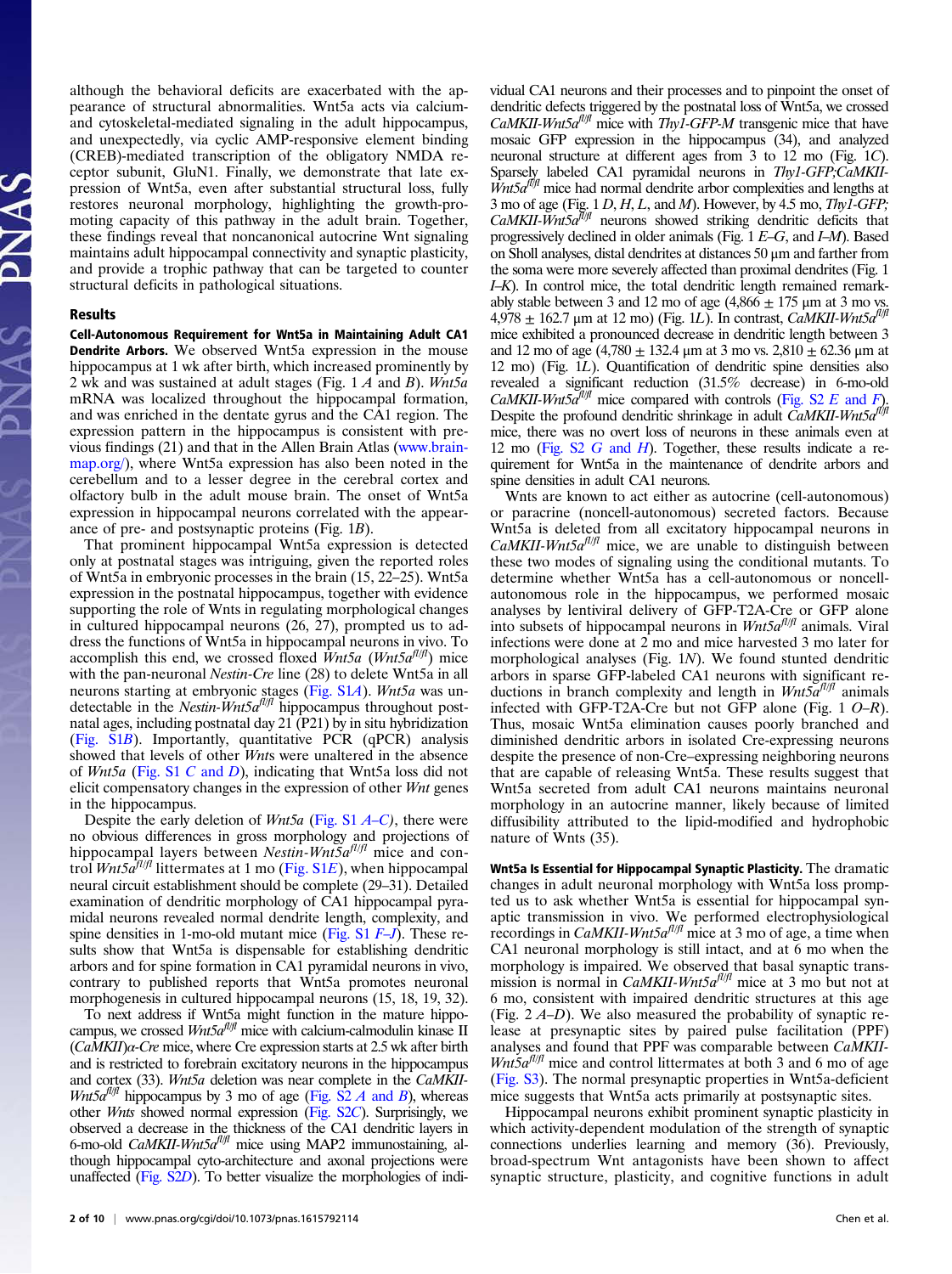*Cre* PSD95 P19 C<sub>A3</sub> P0 1wk GluA1 DG GluN1 **P7** 3mo 4.5mo 6mo 12mo Wnt5a CaMKIIα  $\downarrow$  $\downarrow$  $\leq$ expression Morphological **CaMKII**B analyses Tubulin 3mo D 3 months E 4.5 months F 6 months G 3 months<br>WT K 4.5 months<br>WT KC 12 months 6 months<br>WT KO KO KO WT KO 100μm 100μm Number of intersections  $\overline{X}$ <br> $\overline{C} \circ \overline{C} \stackrel{\doteq}{\overline{C}} \circ \overline{C}$ IJK 3 months 1  $\frac{1}{2}$  4.5 months U  $\frac{1}{2}$  6 months N  $\frac{1}{2}$  12 months N  $\frac{1}{2}$ Number of intersections Number of intersections 30 30 30  $\bullet$  KO 20 20 20 *P*=0.5637 *P*=0.0019 *P*=0.0003 *P*<0.0001 10 10 10 Number Number  $0\frac{1}{6}$ 0 100 200 300 400 0 100 200 300 400 0 100 200 300 400 0 100 200 300 400 Distance from soma (μm) Distance from soma (μm) Distance from soma (μm) Distance from soma (μm) \*\* \*\* L MN \*\* **N** Wnt5a<sup>n/f</sup> mice injected with lentivirus \*\* \*\* \*\* 140 Number of dendritic 100 120 branch points Ubiquitin HA GFP  $80$ <br>60 Ubiquitin <u>LL</u> GFP T2A Cre 40 60 2 months 5 months 20 (Adult mice) Morphological

E18 P0 1wk 2wk 3wk 1mo 2mo 3mo 6mo

*CaMKII-*

C

B Wnt5a

CA1

*Wnt5a*

2wk

H

 $\mathfrak c$ 

Total dendritic length (μm)

 $\Omega$ 1,000 2,000 3,000 4,000 5,000 6,000

O GFP CRE GFP CRE

20 30

of intersections

Number

10 Number of intersections

A

VGLUT<sub>1</sub>



P

3mo 4.5mo 6mo 12mo 3mo 4.5mo 6mo 12mo  $\mathbf 0$ 

> 20 30

GFP-T2A-CRE ● GFP

*P*=0.0002

10 0

**PNAS PLUS** 

analyses

□ GFP-T2A-CRE

۲

150

Number of

\*\*\* \*\*\*<br> 150 - \*\*\*

R GFP

2,000 3,000 4,000 5,000 6,000

length (

 $Q_{\epsilon}$  = GFP-T2A-CRE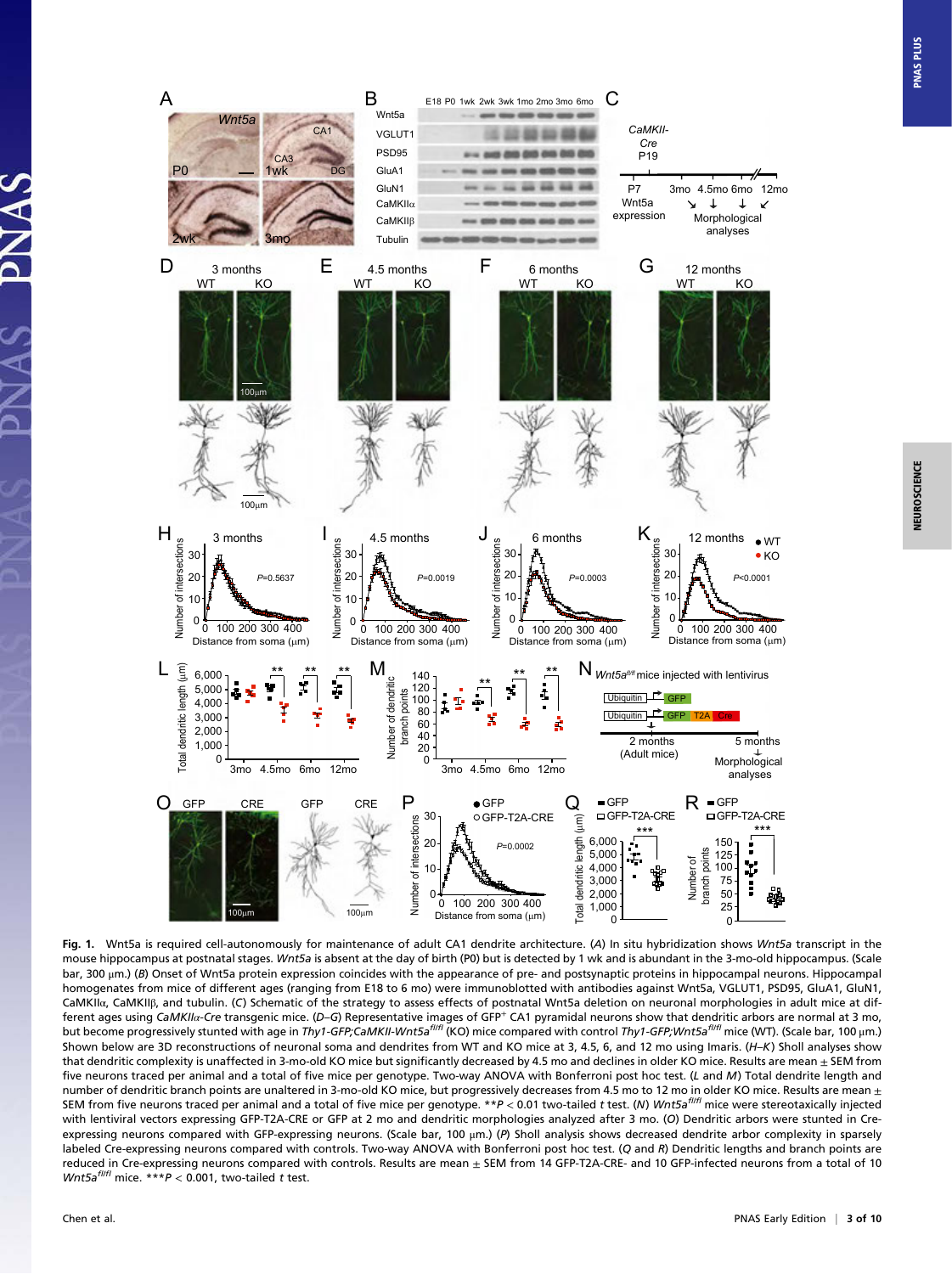

Fig. 2. Wnt5a loss impairs LTP in the absence of changes in basal synaptic transmission or neuronal morphology. (A–D) Basal synaptic transmission is unaffected in CaMKII-Wnt5a<sup>fI/ff</sup> (KO) mice at 3 mo but impaired at 6 mo compared with  $Wnt5a^{fiff}$  litter-mates (WT). The input-output relationships and slopes of input–output curves are normal in 3-mo-old KO mice, but significantly different from WT at 6 mo. Results are mean  $\pm$  SEM from five animals per genotype  $(n = 18$  slices for WT and 17 slices for KO mice) at 3 mo, and from five WT ( $n = 21$  slices) and four KO mice ( $n = 23$  slices) at 6 mo. \*\* $P < 0.01$ , two-tailed t test. [Scale bars, 1 mV (vertical), 2.5 ms (horizontal) for all sample traces.] (E) Impaired LTP at the Schaffer collateral–CA1 synapses in 3-mo-old KO mice.  $n = 11$  slices from 5 WT mice and  $n = 13$  slices from 6 KO mice. Sample traces represent fEPSPs (field excitatory postsynaptic potentials) right before (dashed line) and 1 h after (solid line) θ-burst stimulation. [Scale bars, 1 mV (vertical), 10 ms (horizontal) for both sample traces.] (F and G) Induction and maintenance of LTP are attenuated in KO mice. Results are mean + SEM from five WT mice ( $n = 11$  slices) and six KO mice ( $n = 13$  slices). \* $P < 0.05$ , \*\*\* $P < 0.001$ , two-tailed t test. (H) Low-frequency stimulation-induced LTD at Schaffer collateral–CA1 synapses is unaltered in 3-mo CaMKII-Wnt5a<sup>fliff</sup> mice. Sample traces represent fEPSPs right after (dashed line) and 1hr after (solid line) stimulation. [Scale bars, 1 mV (vertical), 10 ms (horizontal) for both sample traces.] (/) Mean fEPSP slopes are comparable between the genotypes. Results are mean  $\pm$  SEM from five Wnt5a<sup>fliff</sup> mice ( $n = 14$  slices) and five CaMKII-Wnt5a<sup>fl/ff</sup> mice ( $n = 16$  slices).

organisms (37–41). However, there are 19 vertebrate Wnts, and which Wnt is essential for these functions in the adult brain in vivo remains unknown. To assess the role of Wnt5a in NMDA receptordependent long-term potentiation (LTP), an electrophysiological correlate of strengthening of synaptic transmission, we used θ-burst stimulation to induce LTP at Schaffer collateral–CA1 synapses in 3-mo-old mice. Recordings from  $Wnt5a^{fl/f}$  control slices revealed a robust induction of LTP and a sustained maintenance phase (Fig. 2 E–G). In contrast, CaMKII-Wnt5 $a^{t l / \beta}$  slices showed a significant reduction in both induction (274.3  $\pm$  18.2% in control slices vs.. 201  $\pm$  7.9% in *CaMKII-WntSa<sup>fl|fl</sup>* slices,  $P = 0.0002$ ) and maintenance (190.8  $\pm$  13.3% in control slices vs. 151.9  $\pm$  5.4% mutant slices,  $\dot{P} = 0.01$ ) phases of LTP (Fig. 2  $E-\dot{G}$ ). The impairment in LTP detected at 3 mo in CaMKII-Wnt5 $a^{fl/f}$  mice when neuronal structure and basal synaptic transmission are still intact, suggests that synaptic plasticity is more susceptible to the loss of Wnt5a.

To address if Wnt5a contributes to NMDA receptor-dependent long-term depression (LTD), an electrophysiological correlate of weakening of synaptic transmission, we used a standard low-frequency stimulation paradigm to induce LTD in the CA1 hippocampus. In contrast to the LTP defect, we found no differences in LTD between mutant and control mice at 3 mo of age (Fig.  $2 H$  and  $I$ ).

Taken together, these results indicate a specific role for Wnt5a in the potentiation of synaptic efficacy.

Wnt5a Is Essential for Spatial Learning and Memory. Synaptic plasticity is widely considered to be a cellular mechanism that underlies learning and memory (42, 43). In addition, structural maintenance of synaptic connectivity has been postulated to be critical for life-long memories (44). Given the decreased CA1<br>LTP in 3-mo-old *CaMKII-Wnt5a<sup>fl/ff</sup>* mice, we subjected Wnt5a mutant mice to behavioral paradigms to evaluate cognitive functions. In the novel-object recognition test, which evaluates the preference of mice to explore a new over a familiar object (45), adult  $Wnt5a^{fl/f}$  mice showed a significant preference for the novel object, with 3- and 6-mo-old mice spending  $70.8 \pm 5.5\%$ and  $68.1 \pm 8.1\%$  of time exploring the novel object, respectively. However, CaMKII-Wnt5 $a^{f/\n{\theta}}$  mice showed no preference for the novel object at both 3 and 6 mo of age (Fig. 3 A and B), indicating a deficit in recognition memory.

To test hippocampus-dependent spatial learning in these mice, we used the Morris water maze to test an animal's ability to use spatial cues to locate a hidden platform in a tank of water (46) (Fig. S4A). Importantly, CaMKII-Wnt5 $a^{fl/f}$  mice had visual acuity and swimming speeds comparable to littermate controls [\(Fig. S4](http://www.pnas.org/lookup/suppl/doi:10.1073/pnas.1615792114/-/DCSupplemental/pnas.201615792SI.pdf?targetid=nameddest=SF4) B [and](http://www.pnas.org/lookup/suppl/doi:10.1073/pnas.1615792114/-/DCSupplemental/pnas.201615792SI.pdf?targetid=nameddest=SF4) C). Three-month-old CaMKII-Wnt5 $a^{fl/f}$  mice took significantly longer time to locate the hidden platform during the initial training period of 12 consecutive days using four trials per day (see schematic in Fig. 3C), compared with age-matched controls, eventually achieving similar latencies as control mice on the sixth day (Fig. 3D). Six-month-old CaMKII-Wnt5 $a^{fl/fl}$  mice also required significantly more time to find the platform. However, 6-mo-old mutants did not achieve similar latencies as control mice, even when tested on the 12th day (Fig.  $3E$ ). These results show that acquisition of spatial learning is impaired in the absence of structural deficits in 3-mo-old Wnt5a mutant mice, but that learning deficits are exacerbated with the appearance of morphological abnormalities in older animals.

To evaluate reference memory, we conducted a probe trial on day 13 in which the platform was removed and measured the amount of time that mice spent in the original target quadrant (Fig. 3C). Both 3- and 6-mo-old mutant mice spent significantly less time in the target quadrant and made fewer platform crossings (Fig. 3  $F$  and  $G$  and [Fig. S4](http://www.pnas.org/lookup/suppl/doi:10.1073/pnas.1615792114/-/DCSupplemental/pnas.201615792SI.pdf?targetid=nameddest=SF4)  $D$  and  $E$ ). We then performed a reversal training by relocating the hidden platform to the opposite quadrant from days 14–25 (Fig. 3C). As in the intial training phase, 3-mo-old Wnt5a mutant mice required more days of training to find the new platform, but eventually reached similar latencies as control mice ([Fig. S4](http://www.pnas.org/lookup/suppl/doi:10.1073/pnas.1615792114/-/DCSupplemental/pnas.201615792SI.pdf?targetid=nameddest=SF4)F). However, 6-mo-old mutant mice took significantly longer to find the platform compared with control littermates even on day 25 [\(Fig. S4](http://www.pnas.org/lookup/suppl/doi:10.1073/pnas.1615792114/-/DCSupplemental/pnas.201615792SI.pdf?targetid=nameddest=SF4)G). We then conducted probe trials for 7 d (days 26–32) to assess memory retention. Three-month-old mutants maintained a preference for the target quadrant for the 7 d of the probe trial (Fig. 3H), whereas this preference was lost in 6-mo-old mutants by the fifth day (Fig. 3I), suggesting a marked decay in memory retrieval in older mutant animals.

Taken together, the findings from the Morris water maze test support an essential role for Wnt5a in the acquisition of spatial learning and memory storage in adult animals. Notably, the cognitive dysfunction in 3-mo-old CaMKII-Wnt5 $a^{fl/f}$  mice were consistent with the LTP defects observed at this age but appeared before the onset of anatomical impairments. The more pronounced behavioral defects in 6-mo-old  $\hat{C}aMKII-Wnt5a^{fl/f}$  mice suggest a progressive decline in cognitive functions with the manifestation of dendritic abnormalities.

Wnt5a Loss Disrupts Calcium and Cytoskeletal Signaling Pathways and CREB-Mediated Transcription of Glutamate Receptors. Wnts are known to exert their effects by signaling through three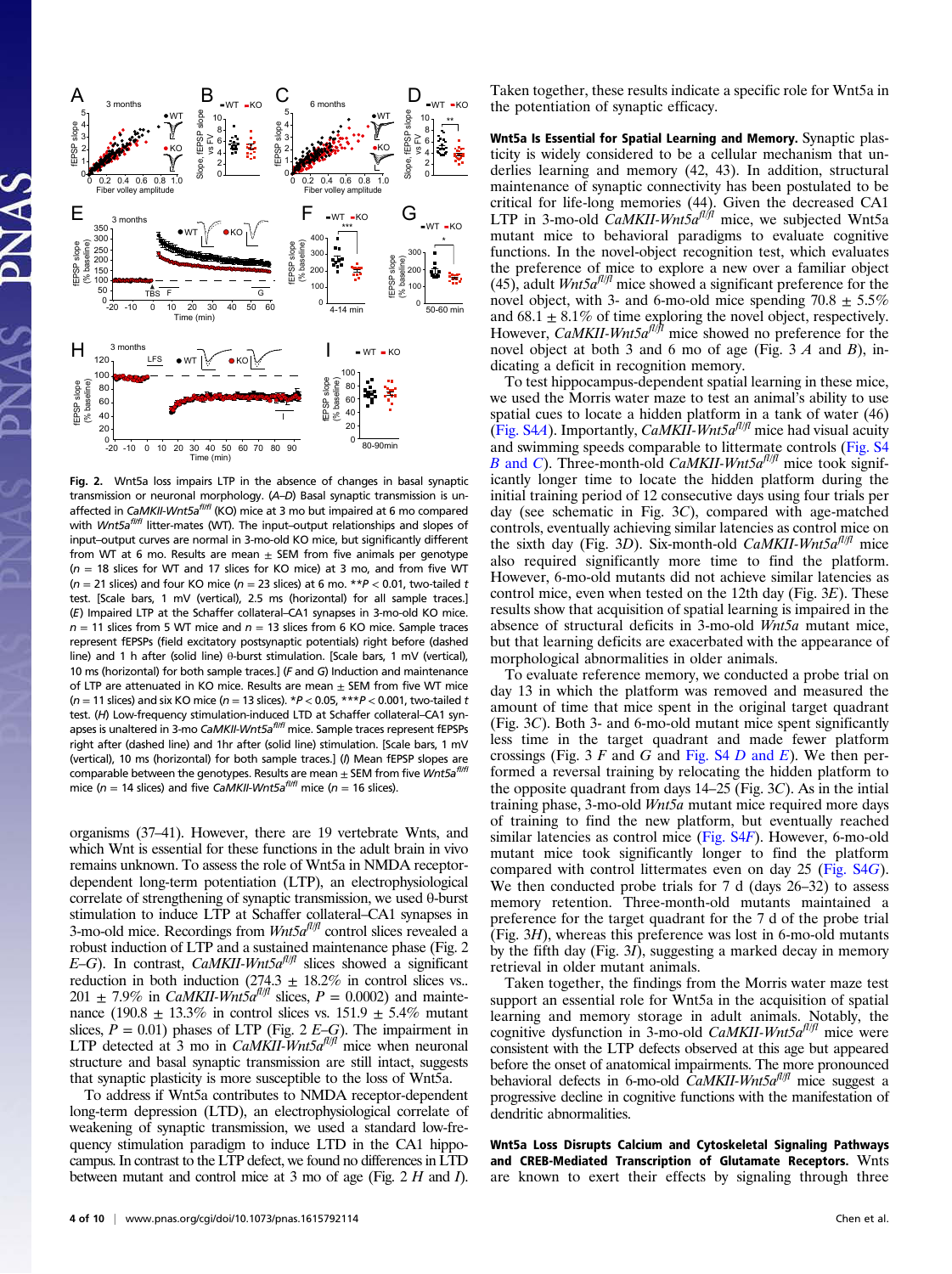

Fig. 3. Adult Wnt5a mutant mice show a progressive decline in hippocampusmediated behaviors. (A and B) WT mice show a significant preference for exploring a new object in the novel-object recognition task, whereas Wnt5a KO mice spent similar amounts of time with familiar and new objects. Deficits in recognition memory were evident in both 3- and 6-mo-old mutants. Dashed line indicates equal amount of time spent exploring new and familiar objects. Results are mean  $\pm$  SEM from  $n = 21$  WT mice and  $n = 19$  KO mice at 3 mo, and  $n = 16$  WT mice and  $n = 23$  KO mice at 6 mo.  $*P < 0.05$ ,  $*P < 0.01$  significantly different from 50% time spent with the novel-object, two-tailed t test. (C) Timeline for the Morris water maze (MWM) tasks. (D) Three-month-old KO mice show impaired spatial learning in the Morris water maze test. Results are mean  $+$  SEM from  $n =$ 20 WT and  $n = 19$  KO mice.  $*P < 0.05$ ,  $**P < 0.01$ , two-way ANOVA with Fisher's least-significant difference (LSD) post hoc test. (E) Six-month-old KO mice exhibit more severe deficits in learning and fail to acquire the latency of control animals even on day 12. Results are mean  $\pm$  SEM from  $n = 18$  WT and  $n = 20$  KO mice.  $*P < 0.05$ ,  $*P < 0.01$ ,  $***P < 0.001$ , two-way ANOVA with Fisher's LSD post hoc test. (F and G) During probe trials, 3- and 6-mo-old KO mice showed less preference for the target quadrant compared with WT mice. Results are mean  $\pm$  SEM,  $*P < 0.05$ ,  $**P < 0.01$ , two-tailed t test. (H and I) During the memory retention test, both 3- and 6-mo-old KO mice spent less time in the target quadrant compared with control littermates. However, older mutant mice exhibited a marked decay in memory retrieval by the fifth day of the probe trial. White dashed line indicates 25% of time that mice spent in the target quadrant. Results are mean  $\pm$ SEM;  $*P < 0.05$ ,  $**P < 0.01$ ,  $***P < 0.001$  significantly different from control littermates;  $^{#}P < 0.05$  significantly different from 25% line, two-tailed t test.

effector pathways: the canonical β-catenin–dependent pathway, a  $Ca<sup>2+</sup>$ -dependent pathway, and the planar cell polarity pathway (47). We found comparable levels of nuclear β-catenin and Axin2, c-myc, and NeuroD1, all transcriptional targets of canonical β-catenin signaling (48), between CaMKII-Wnt5a<sup>fl|fl</sup> and control Wnt5a<sup>fl/fl</sup> hippocampus at 3 mo (Fig. S5  $A-C$  $A-C$ ), indicating that canonical Wnt signaling is unaffected by *Wnt5a* depletion in the mature hippocampus.

We next assessed the Wnt–calcium pathway, where Wnt ligands promote an increase of cytoplasmic  $Ca^{2+}$  (49, 50). Strikingly, Wnt5a treatment acutely elicited a calcium response in 92% of cultured rat hippocampal neurons transfected with GCaMP3, whereas only 43% of neurons responded to control treatment. Furthermore, the number of calcium transients was fivefold higher in Wnt5a-treated neurons (Fig. 4A–C and Movies S1 and S<sub>2</sub>). We then performed biochemical analyses to assess activa**PNAS PLUS** 

tion of CaMKII, a critical regulator of hippocampal connectivity and functions (51, 52), in vivo, in young adult CaMKII-Wnt5 $a^{fl/fl}$ mice at 3 mo before the appearance of structural anomalies. Using a phospho-specific antibody that detects activated CaMKII (threonine 286 phosphorylation on CaMKIIα and T287 on CaMKII $\beta$ ) (53), we found a pronounced attenuation of phosphorylated CaMKIIα (59% decrease) and CaMKIIβ (57% decrease) in *CaMKII-Wnt5a<sup>fI|fl</sup>* mice (Fig. 4 D and E). CaMKIImediated phosphorylation of the GluA1 subunit of AMPA-type glutamate receptors at a critical serine 831 site (54, 55) has been functionally linked to synaptic plasticity and retention of spatial memory in mice (56, 57). We found a marked decrease in phospho-S831-GluA1 in postsynaptic density fractions from the mutant hippocampus (Fig. 4  $D$  and  $E$ ). These results suggest decreases in phosphorylation of CaMKII and GluA1 as the molecular underpinnings for the impairments in synaptic plasticity and spatial memory in  $CaMKII$ -Wnt5 $a^{fl/f}$  mice.

Calcium signaling within synapses could couple to transcriptional responses via shuttling of a  $Ca^{2+}/CaM/CaMKII\gamma$  complex to the nucleus to promote phosphorylation of CaMKIV, which then phosphorylates and activates the transcription factor CREB (58). Phosphorylation of CaMKIV and CREB were significantly reduced in nuclear fractions from 3-mo-old  $CaMKII$ -Wnt5 $a^{fl/fl}$ hippocampal tissues (Fig.  $4 F$  and  $G$ ). Because Wnt5a deletion altered nuclear CREB phosphorylation, we assessed levels of several synaptic proteins (Fig.  $S5 D$  and E) and found that only GluN1, the obligatory NMDA receptor subunit, was decreased (Fig. 4  $H$ –J), raising the possibility that  $GluN1$  transcription is CREB-dependent. We did not observe any changes in levels of other NMDA receptor subunits, GluN2a/2b, that are coexpressed and coassembled in the endoplasmic reticulum (ER) with GluN1, in the mature hippocampus (Fig. 4  $H-J$ ). We identified three putative CRE sites (CRE1 at −212 bp, CRE2 at −238 bp, and CRE3 at −770 bp) in a 1-kb region upstream of the transcription start site in the mouse GluN1 promoter (Fig. 4K). In a dual luciferase assay, Wnt5a stimulation of hippocampal neurons for 6 h significantly increased luciferase activity compared with control treatment (Fig.  $4 K$  and L). Mutation of just the two proximal CRE elements (−212 to −216 bp and −238 to −242 bp) abolished Wnt5a-induced luciferase activity (Fig. 4L). These results reveal an unexpected role for Wnt5a in enhancing GluN1 transcription through a noncanonical pathway that involves calcium-CaMKII-CREB activation.

We finally examined the planar cell polarity pathway where noncanonical Wnts induce cytoskeletal dynamics by activating small GTPases, such as Rac1 and JNK signaling (59). Rac1 is a critical regulator of the actin cytoskeleton in dendrites and spines (60, 61). Active Rac1-GTP and phospho-JNK levels were significantly reduced in hippocampal homogenates prepared from 3-mo-old CaMKII-Wnt $5a^{7/1/1}$  mice (Fig. 4 M-P). Rac1 activity can also be influenced by CaMKII activity via CaMKII-mediated phosphorylation of the Rac1-specific GEFs, Tiam1 and Kalirin-7 (62, 63). Taken together, these results suggest that Wnt5a signals via CaMKII and Rac1-mediated signaling, as well as CREBmediated GluN1 synthesis to maintain synaptic plasticity and structure in the adult hippocampus.

Late Induction of Wnt5a Reverses Dendrite Attrition. Our results show that adult Wnt5a-deficient mice have profound defects in hippocampal synaptic plasticity, dendrite morphology, and related molecular changes. Could restoring Wnt5a expression prevent or even correct synaptic signaling and dendritic defects<br>in adult *CaMKII-Wnt5a<sup>fl/fl</sup>* mice? To address this question, we expressed Wnt5a using an adeno-associated virus (AAV) virus carrying a Cre-dependent Wnt5a transgene, DIO-Wnt5a, in  $Ca\tilde{M}KII-Wnt5a^{fl/fl}$  mice. First, to address if Wnt5a expression rescues signaling defects observed at 3 mo, we delivered Wnt5a at this time point and performed biochemical analyses at 2 wk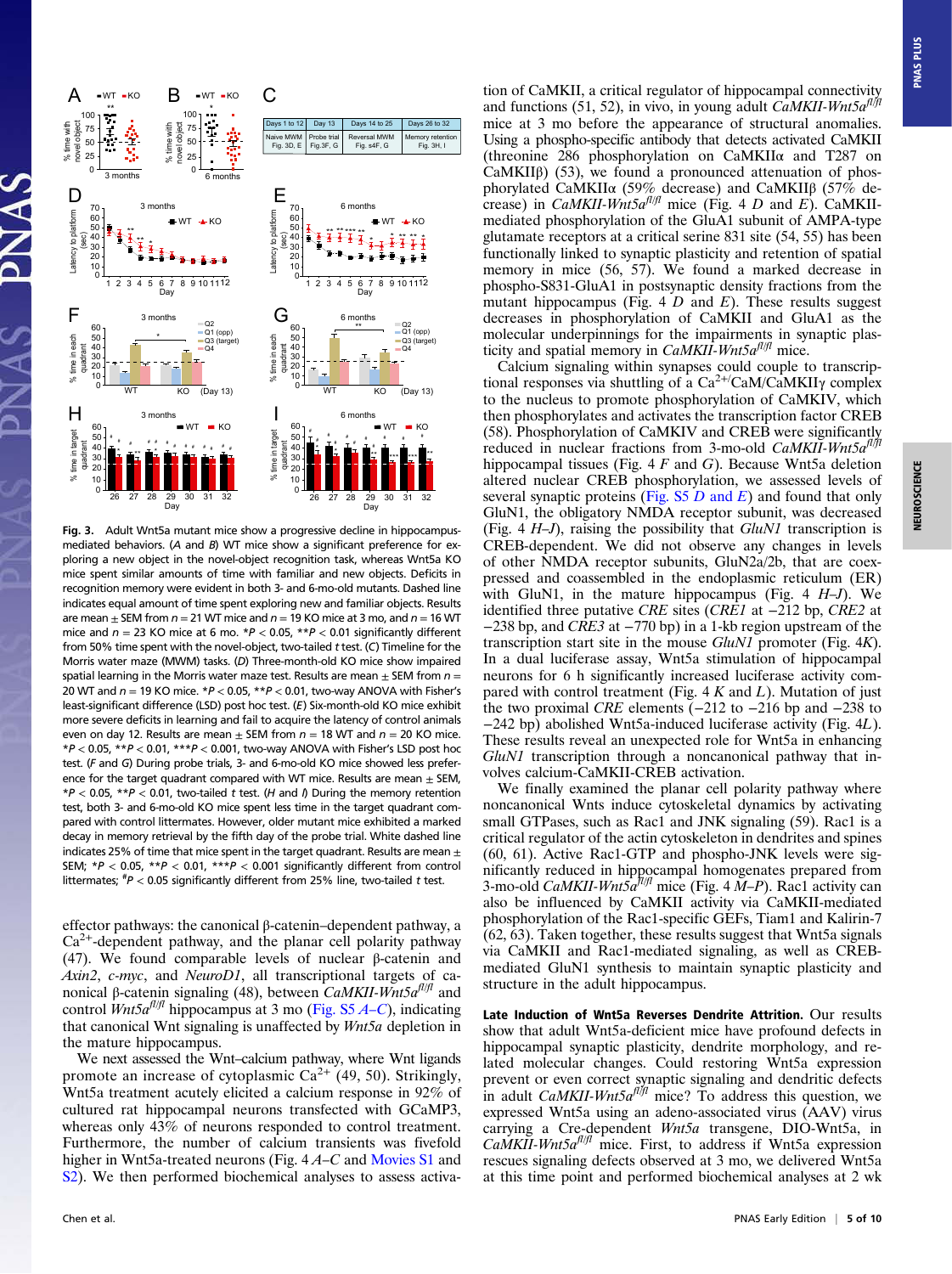

Fig. 4. Wnt5a loss disrupts calcium and cytoskeletal signaling and decreases CREB-mediated GluN1 synthesis. (A) Wnt5a elicits a robust increase in calcium transients in hippocampal neurons. Rat hippocampal neuron cultures were transfected with GCaMP3 and treated with control L- or Wnt5a-conditioned media for 30 min. (Scale bar, 20 µm.) (B) Representative traces of calcium transients. (C) Wnt5a elicits a fivefold increase in calcium transients compared with control media. Results are mean  $\pm$  SEM from  $n = 3$  independent experiments (total of  $n = 31$  L media-treated cells and  $n = 26$  Wnt5a-treated neurons); \*\*\* $P < 0.001$ , two-tailed t test. (D and E) Phosphorylated CaMKII $\alpha$ <sup>B</sup> and phosphorylation of GluA1<sup>ser831</sup> are significantly reduced in CaMKII-Wnt5a<sup>fl/fl</sup> (KO) hippocampus compared with *Wnt5a<sup>fI/f1</sup>* litter-mates (WT) at 3 mo. Immunoblots were stripped and reprobed for total CaMKIIα, -β, and GluA1 for normalization. Results are mean  $\pm$  SEM from  $n = 6$  mice per genotype; \*P < 0.05, \*\*\*P < 0.001, two-tailed t test. (F and G) CaMKIV and CREB phosphorylation are attenuated in hippocampal nuclear fractions from 3-mo-old KO mice. Blots were reprobed for total CaMKIV and CREB. Results are mean  $\pm$  SEM from  $n = 6$  and  $n = 5$  mice per genotype; \*\*\*P < 0.001, twotailed t test. (H and I) GluN1, the obligatory NMDA receptor subunit, is significantly decreased in 3-mo KO hippocampus, but levels of other NMDA receptor subunits, GluN2a/2b, and AMPA-type glutamate receptor subunits, GluA1 and GluA2, are unaltered. Immunoblots were stripped and reprobed for tubulin. Results are mean  $\pm$  SEM from  $n = 6$  mice per genotype; \*\*\*P < 0.001, two-tailed t test. (J) qPCR analysis shows decrease in GluN1 but not GluN2alb transcripts in the KO hippocampus. Results are mean  $\pm$  SEM from  $n = 6$  mice per genotype; \*\*P < 0.01, two-tailed t test. (K) A 1-kb region upstream of the mouse GluN1 promoter harbors three putative CRE sites. Hippocampal neurons were cotransfected with luciferase reporter constructs, Cypridina luciferase driven by the GluN1 promoter region, and Gaussia luciferase driven by an SV40 promoter as a control. Neurons were treated with control or Wnt5a media for 6 h and then harvested to measure luciferase activity. (L) Wnt5a treatment significantly increases GluN1 promoter-driven luciferase activity. Deletion of all three CRE sites or just the two proximal binding sites (CRE1 and CRE2) alone abolishes the Wnt5a-mediated response. Results are mean  $\pm$  SEM for  $n = 6$  independent experiments; \*P < 0.05, \*\*P < 0.01, \*\*\*P < 0.001, two-tailed t test. (M and N) Rac1-GTP levels are reduced in 3-mo KO mice. Hippocampal homogenates were subjected to GST-PAK-PBD-agarose pulldowns for active Rac-GTP and immunoblotted for Rac1. Rac1-GTP signal intensities were normalized to total Rac1. Results are mean  $\pm$  SEM from  $n = 6$  mice per genotype;  $*P < 0.01$ , two-tailed t test. (O and P) Phospho-JNK levels are significantly decreased in hippocampal homogenates from 3-mo KO mice. Results are means  $\pm$  SEM from  $n = 6$  mice per genotype;  $*P < 0.05$ ,  $*P < 0.01$ , two-tailed t test.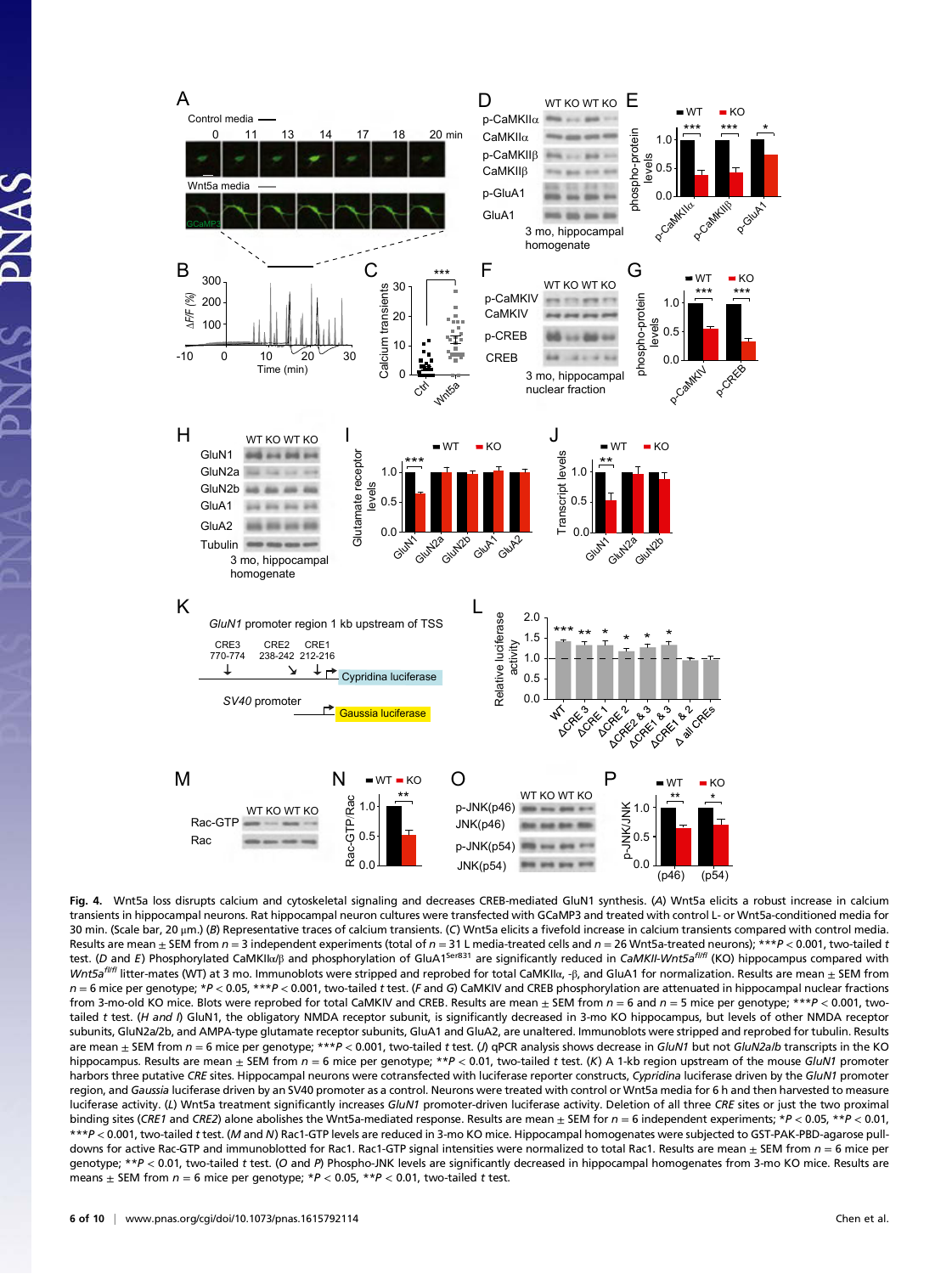after viral infection (Fig. 5A). Immunoblotting of hippocampal homogenates revealed that AAV-mediated Wnt5a expression was sufficient to correct the impairments in CaMKII and CREB phosphorylation, GluN1 expression, and Rac1 activity in CaMKII- $Wnt5a^{fl/f}$  mice (Fig. 5 B–E). These results suggest a direct and acute role for Wnt5a in regulating calcium and Rac1 activity and enhancing CREB-mediated synthesis of NMDA-type glutamate receptor subunits in the mature hippocampus.

We next addressed whether the dendrite atrophy in adult  $CaMKII-Wnt5a<sup>f1/f1</sup>$  neurons was permanent or could be reversed

by Wnt5a administration well after the onset of structural abnormalities. Thus, we delivered AAV-DIO-Wnt5a into Thy1- GFP;CaMKII-Wnt5 $a^{fl/fl}$  mice at 6 mo when CaMKII-Wnt5 $a^{fl/fl}$ mice exhibit pronounced regression of dendritic arbors, and mice were harvested 3 mo after AAV infections for morphological analyses (Fig. 5F). We simultaneously delivered AAV-DIOmCherry as a means to label infected neurons that are also GFP<sup>+</sup> to facilitate tracing of neuronal morphologies in isolated neurons. Strikingly, AAV-mediated expression of Wnt5a in Thy1-  $GFP$ ; CaMKII-Wnt5a<sup>fl|fl</sup> resulted in dendritic arbors that were



Fig. 5. Reversal of dendritic attrition by late induction of Wnt5a expression. (A) Schematic of the strategy to assess effects of Wnt5a expression on synaptic signaling in CaMKII-Wnt5a<sup>fl/fl</sup> mice. Cre-dependent AAV expressing Wnt5a (AAV-DIO-Wnt5a) was injected into CaMKII-Wnt5a<sup>fl/fl</sup> mice at 3 mo and biochemical analyses performed 2 wk later. AAV-DIO-Wnt5a infected mutant mice (Rescue) were compared with CaMKII-Wnt5a<sup>fl/fl</sup> mice (KO) or control Wnt5a<sup>fl/fl</sup> mice (WT) infected with AAV-GFP. (B-E) Wnt5a expression fully restored CaMKII and CREB phosphorylation, GluN1 expression, and Rac1 activity in CaMKII-Wnt5a<sup>fl/f1</sup> hippocampi. Results are mean ± SEM from  $n = 6$  mice per group; \*P < 0.05, \*\*P < 0.01, \*\*\*P < 0.001, one-way ANOVA followed by Tukey's post hoc test. (F) Schematic of the strategy to assess effects of Wnt5a expression on neuronal morphology in adult Thy1-GFP;CaMKII-Wnt5a<sup>fI/fl</sup> mice. AAV-DIO-Wnt5a was delivered into Thy1-GFP;CaMKII-Wnt5a<sup>fl/fl</sup> hippocampus at 6 mo when there is marked dendritic regression, and morphological analyses were performed at 9 mo. Infected neurons were identified by coinfection of AAV-DIO-mCherry. GFP fluorescence was used for imaging. (G) CA1 dendritic arbors in Wnt5ainfected Thy1-GFP;CaMKII-Wnt5a<sup>flifl</sup> mice (Rescue) were comparable to control Thy1-GFP;Wnt5a<sup>flifl</sup> mice (WT). However, Thy1-GFP;CaMKII-Wnt5a<sup>flifl</sup> neurons (KO) infected with AAV-DIO-mCherry had stunted dendritic arbors, as expected. (Scale bar, 100 μm.) (H) Sholl analysis shows that AAV-mediated Wnt5a expression for 3 mo corrects dendrite complexity defects in 9-mo-old Thy1-GFP;CaMKII-Wnt5a<sup>fl/fl</sup> mice. (I and J) Dendritic lengths and dendritic branch points are comparable between WT and Rescue neurons, but significantly decreased in KO neurons in 9-mo-old mice. Results are mean  $\pm$  SEM from  $n = 5$  neurons traced per animal and a total of five mice per group; \*P < 0.05, \*\*\*P < 0.001, one-way ANOVA followed by Tukey's post hoc test.

**PNAS PLUS**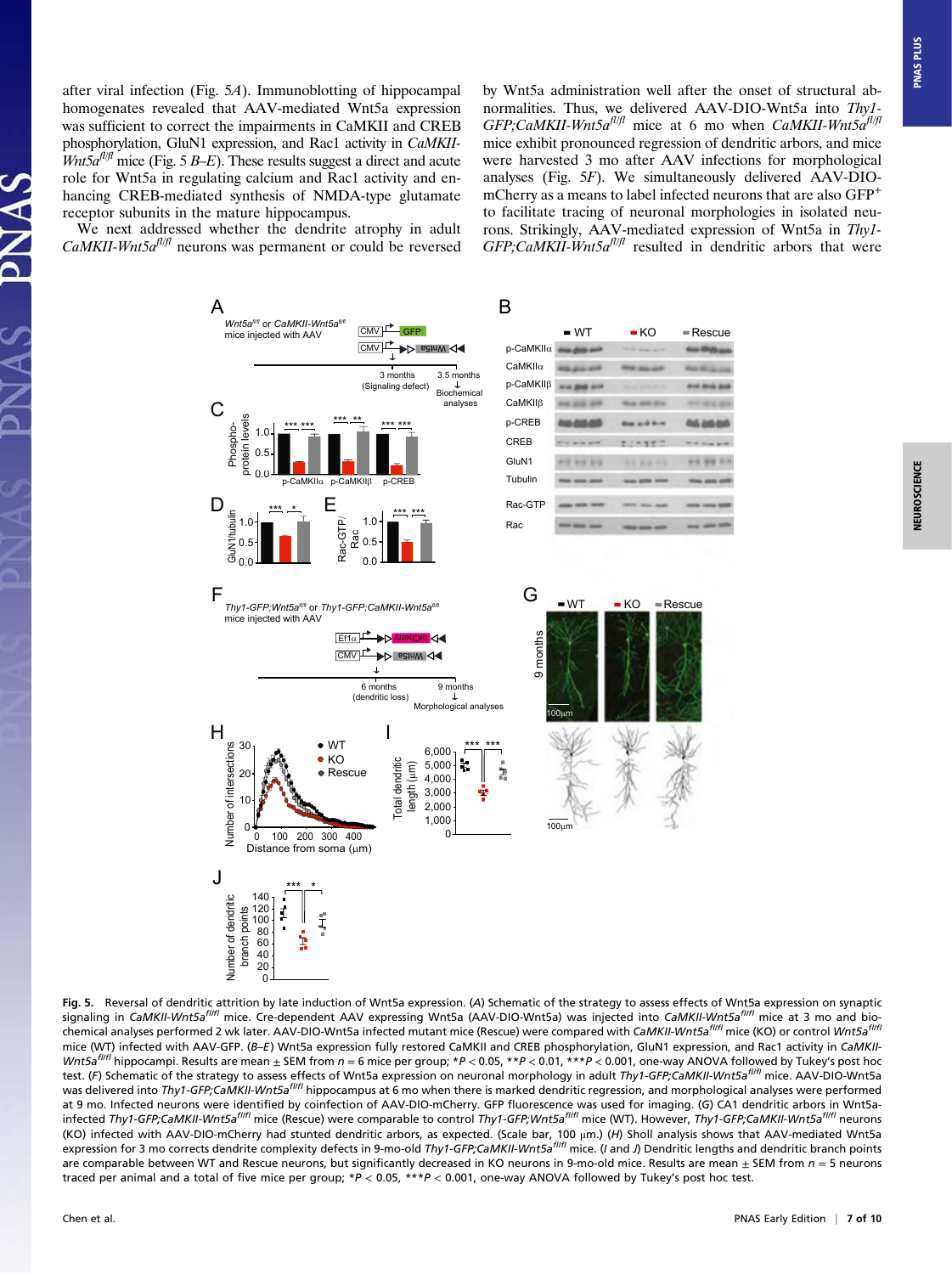comparable in complexity and lengths to control Thy1-GFP;  $Wnt\bar{5}a^{fl/f}$  neurons (Fig. 5 G–J). As expected, with infection with AAV-DIO-mCherry alone, we observed substantial decreases in dendrite complexity and lengths in Thy1-GFP;CaMKII-Wnt5 $a^{fl/fl}$ CA1 neurons (Fig. 5 G–J). These findings indicate that dendritic attrition in adult mutant neurons can be reversed, and reveals that Wnt5a, remarkably, promotes substantial dendritic growth and branching in the adult brain when neuronal connectivity is thought to be largely immutable.

#### Discussion

Wnts are evolutionarily conserved signaling molecules that have been classically associated with embryonic patterning and establishment of neural circuits (47, 64, 65). That these classic developmental cues may have critical functions in the adult brain has been implied by recent findings that broad-spectrum blockade or activation of Wnt pathway components affects synaptic structure, plasticity, and cognitive functions in adult animals (37– 41). However, surprisingly little is known about which of the 19 vertebrate Wnts is essential for adult nervous system functions in vivo. Furthermore, manipulation of the Wnt pathway through overexpression of antagonists, such as Dickkopf-1 (38, 41), deletion of the Lrp6 coreceptor (40), or the cytoplasmic effector, β-catenin (37), may have consequences on neuronal connectivity and function that are independent of Wnt ligands, via effects on cell–cell adhesion, JNK signaling, and GPCR-mediated cAMP signaling (66–68). Here, we show that deletion of a single Wnt family member, Wnt5a, is sufficient to elicit profound disruptions in synaptic plasticity, structural maintenance, and learning and memory in adult mice, identifying the importance of this particular noncanonical Wnt in later-life functions. Thus, the loss of Wnt5a cannot be compensated for by other Wnts in the adult hippocampus. Together, our results, summarized in the model in Fig. 6, define a causal sequence of events where Wnt5a first influences synaptic plasticity and related cognitive functions in the adult hippocampus through CaMKII-mediated signaling, Rac1-dependent actin dynamics, and CREB-mediated NMDA receptor biosynthesis. In the long-term, Wnt5a-mediated regulation of cytoskeletal signaling and excitatory synaptic transmission is responsible for the maintenance of dendritic arbors and spines. These findings provide insight into the poorly understood structural maintenance mechanisms that exist in the adult brain, and suggest Wnt5a signaling as a molecular target in ameliorating dendrite shrinkage and cognitive decline associated with pathological situations.

The finding that embryonic deletion of Wnt5a in neurons did not elicit any structural abnormalities in CA1 pyramidal neurons during development suggests that neuronal Wnt5a is dispensable for the establishment or maturation of hippocampal connectivity in vivo. These results were surprising in the context of reported developmental functions for Wnt5a in cultured hippocampal neurons, and in embryonic processes in other brain regions (15, 18, 19). In hippocampal neurons, several signaling pathways have been shown to influence dendrite morphogenesis, maturation, and stability in vitro and in vivo (1, 6, 69). Thus, in the absence of Wnt5a, other signaling mechanisms, including other Wnt molecules (26, 27), could provide trophic support to hippocampal CA1 dendrite arbors and spines at least for the first several months of life in mice. Alternatively, Wnt5a derived from nonneuronal sources may support hippocampal formation in the absence of neuron-derived Wnt5a. However, the profound defects in adult mice lacking Wnt5a suggest that these mechanisms are unable to compensate for Wnt5a loss at later stages of life. Notably, we demonstrate that Wnt5a, derived from CA1 pyramidal neurons themselves, is critical for sustaining dendritic architecture in the adult hippocampus, implying that specificity for neuronal wiring is intrinsic to active neurons themselves in hippocampal circuits. To date, our limited understanding of the



Fig. 6. Model for adult-specific roles for autocrine Wnt5a signaling in maintenance of CA1 dendrite architecture and function. Wnt5a influences synaptic plasticity and related cognitive functions in the adult hippocampus through CaMKII-mediated signaling and NMDA receptor biosynthesis, and also Rac1-dependent actin dynamics in dendritic spines. In the long-term, Wnt5a-mediated regulation of cytoskeletal signaling and excitatory synaptic transmission is responsible for maintenance of dendritic structure.

molecular cues that influence neuronal morphology in adult animals has largely come from analyses of cortical neurons in genetically modified mice. Among the examples are adult mice with deletion of BDNF and its receptor TrkB  $(7, 8)$ , the adhesion molecule δ-catenin (70), and the tumor suppressor phosphatase and tensin homolog deleted on chromosome 10 (PTEN) (71). Our findings identifying Wnt5a as being essential for the maintenance of adult CA1 hippocampal neurons is relevant to understanding the structural bases of hippocampus-dependent behaviors.

We found that synaptic plasticity is most susceptible to the postnatal depletion of Wnt5a. CaMKII-Wnt5 $a^{fl/f}$  mice had impaired CA1 LTP and related behavioral defects at 3 mo of age, a time when basal synaptic transmission and dendritic morphology are intact. The normal presynaptic properties indicate that Wnt5a acts primarily at postsynaptic sites. Recombinant Wnt5a has previously been shown to acutely modulate NMDAR-mediated synaptic transmission in rat hippocampal slices (72). Our results suggest that Wnt5a likely modifies synaptic strength through CaMKII-mediated signaling events, including the phosphorylation and subsequent trafficking/conductance of AMPAtype glutamate receptors, Rac1-dependent regulation of actin dynamics in dendritic spines, and regulation of NMDA receptor biosynthesis. Attenuation of small GTPase-mediated signaling and excitatory synaptic transmission, both postulated to be critical determinants in stabilizing neuronal connectivity (61, 73, 74), may underlie the gradual attrition of dendritic arbors and spines in later life. Because mice with forebrain-specific deletion of GluN1 have impairments in plasticity at CA1 synapses and spatial memory acquisition (75), these findings suggest that down-regulation of NMDA receptor synthesis contributes, in part, to the functional and behavioral defects that we observed in  $CaMKII-What5a<sup>f1/f1</sup>$  mice. Although NMDA receptor-mediated LTD is impaired in mice with CaMKII-Cre–mediated deletion of GluN1 (75), that we observed normal LTD responses in CaMKII- $Wnt5a<sup>f</sup>)/f$  mice can be attributed to the fact that residual GluN1 expression in Wnt5a mutant mice may still allow sufficient  $Ca^{2+}$  influx to promote LTD, consistent with the view of differential  $Ca^{2+}$  requirements for LTD versus LTP (76, 77). Previously, targeted GluN1 deletion has also been reported to result in modest (∼35%) decreases in GluN2a/2b protein expression, but unaltered levels of GluN2a/2b mRNA (78, 79). The decrease in GluN2a/2b subunits was attributed to their aberrant retention in the ER and protein degradation when GluN1 is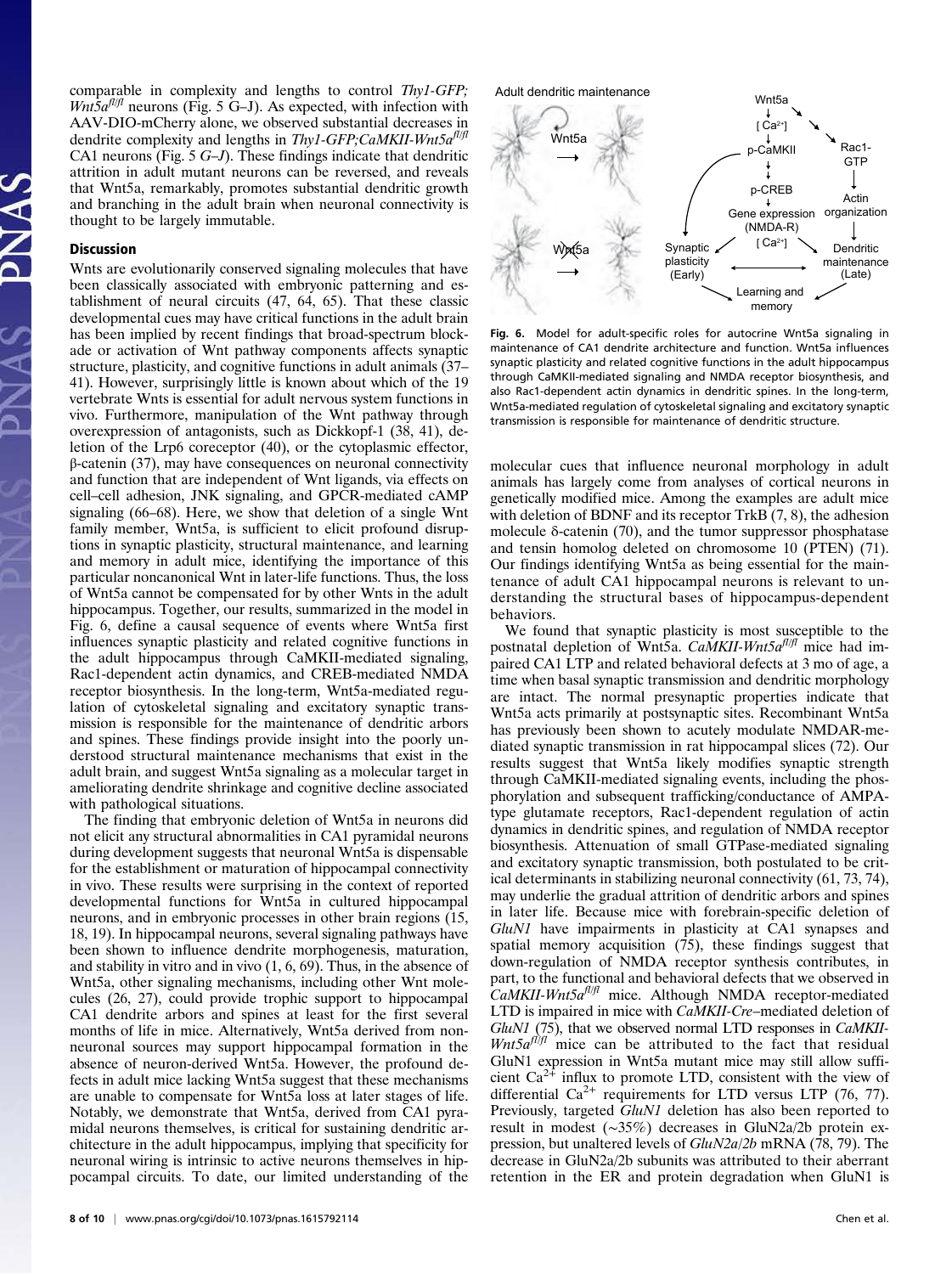unavailable (78). That we did not observe any changes in GluN2a/2b protein levels in *CaMKII-Wnt5a<sup>fl/f</sup>* mice is likely because the GluN1 depletion in our study (34%) is less robust compared with the near-complete depletion previously reported in GluN1 conditional null mice (78, 79). Thus, residual GluN1 expression in CaMKII-Wnt5 $a^{fl/f}$  mice might be sufficient to avoid ER-associated degradation of the GluN2a/2b subunits. Although the total GluN2a/2b protein content was unaltered in the *CaMKII-Wnt5a<sup>fI/ft</sup>* hippocampus, it is possible that their synaptic localization might be affected by Wnt5a loss, given previous findings that Wnt5a modulates the surface expression of GluN2b in cultured hippocampal neurons (80).

Currently, the Wnt5a receptors that mediate effects on dendritic maintenance and synaptic functions in the adult hippocampus remain to be determined, although likely candidates include the Ror1/2 receptor tyrosine kinases and Frizzled-9. Ror1/2 have been demonstrated to be bona fide Wnt5a receptors in vivo (81). Ror2 is abundantly expressed in mature CA1 dendrites, promotes dendritic activation of noncanonical Wnt signaling and, notably, is necessary for Wnt5a-mediated potentiation of NMDAR currents in acute hippocampal slices (82). Ror2 may function in coordination with Frizzled receptors; in particular, Frizzled-9 is localized to postsynaptic sites in hippocampal neurons, binds Wnt5a via its cysteine-rich domain in biochemical analyses, and the Frizzled-9 cysteine-rich domain is required for Wnt5a-mediated changes in spine densities in cultured hippocampal neurons (32).

The early LTP defects and the cognitive decline followed by retraction of dendrites and spine loss observed in adult *Wnt5a* mutant mice bear similarities to the progression of events in animal models of Alzheimer's disease (83). Recent genetic evidence implicates deficiencies in Wnt signaling, largely the canonical arm, in the synaptic dysfunction and cognitive impairments in Alzheimer's disease (40, 84, 85). Our study emphasizes that noncanonical Wnt signaling is essential for maintaining synaptic function and connectivity in the adult brain. That late induction of Wnt5a expression even after the onset of substantial neuronal atrophy, remarkably restores dendrite morphology in

- 1. Koleske AJ (2013) Molecular mechanisms of dendrite stability. Nat Rev Neurosci 14(8): 536–550.
- 2. Kaufmann WE, Moser HW (2000) Dendritic anomalies in disorders associated with mental retardation. Cereb Cortex 10(10):981–991.
- 3. Kulkarni VA, Firestein BL (2012) The dendritic tree and brain disorders. Mol Cell Neurosci 50(1):10–20.
- 4. Anderton BH, et al. (1998) Dendritic changes in Alzheimer's disease and factors that may underlie these changes. Prog Neurobiol 55(6):595–609.
- 5. Broadbelt K, Byne W, Jones LB (2002) Evidence for a decrease in basilar dendrites of pyramidal cells in schizophrenic medial prefrontal cortex. Schizophr Res 58(1):75–81.
- 6. Emoto K (2012) Signaling mechanisms that coordinate the development and maintenance of dendritic fields. Curr Opin Neurobiol 22(5):805–811.
- 7. Xu B, et al. (2000) Cortical degeneration in the absence of neurotrophin signaling: Dendritic retraction and neuronal loss after removal of the receptor TrkB. Neuron 26(1):233–245. 8. Gorski JA, Zeiler SR, Tamowski S, Jones KR (2003) Brain-derived neurotrophic factor is
- required for the maintenance of cortical dendrites. J Neurosci 23(17):6856–6865.
- 9. Xu B, et al. (2000) The role of brain-derived neurotrophic factor receptors in the mature hippocampus: Modulation of long-term potentiation through a presynaptic mechanism involving TrkB. J Neurosci 20(18):6888–6897.
- 10. Rauskolb S, et al. (2010) Global deprivation of brain-derived neurotrophic factor in the CNS reveals an area-specific requirement for dendritic growth. J Neurosci 30(5):1739–1749.
- 11. Baquet ZC, Gorski JA, Jones KR (2004) Early striatal dendrite deficits followed by neuron loss with advanced age in the absence of anterograde cortical brain-derived neurotrophic factor. J Neurosci 24(17):4250–4258.
- 12. Chakravarthy S, et al. (2006) Postsynaptic TrkB signaling has distinct roles in spine maintenance in adult visual cortex and hippocampus. Proc Natl Acad Sci USA 103(4): 1071–1076.
- 13. Bannerman DM, et al. (2014) Hippocampal synaptic plasticity, spatial memory and anxiety. Nat Rev Neurosci 15(3):181–192.
- 14. Flood DG (1991) Region-specific stability of dendritic extent in normal human aging and regression in Alzheimer's disease. II. Subiculum. Brain Res 540(1-2):83–95.
- 15. Zhang X, et al. (2007) Dishevelled promotes axon differentiation by regulating atypical protein kinase C. Nat Cell Biol 9(7):743–754.
- 16. Davis EK, Zou Y, Ghosh A (2008) Wnts acting through canonical and noncanonical signaling pathways exert opposite effects on hippocampal synapse formation. Neural Dev 3:32.

adult neurons, highlights the capacity of the adult nervous system to undergo large-scale structural changes, and suggests a Wnt5adependent trophic pathway that could be harnessed for therapeutic purposes in pathological situations.

### Materials and Methods

Animals. All procedures relating to animal care and treatment conformed to The Johns Hopkins University and NIH guidelines. Animals were housed in a standard 12:12 light:dark cycle. The generation of Wnt5a<sup>fl/fl</sup> mice has been previously described (86). Hippocampal neuron cultures were established from embryonic day 18 (E18) rat pups, as previously described (87).

Neuronal cell counts were performed as described in Ramanan et al. (88). Lentiviral or AAV vectors were stereotaxically delivered to the hippocampus using coordinates that were previously described (89). Golgi-based analyses of dendrite arbors and spines were performed as described previously (90). Further details of dendrite reconstructions and analyses are included in SI [Materials and Methods](http://www.pnas.org/lookup/suppl/doi:10.1073/pnas.1615792114/-/DCSupplemental/pnas.201615792SI.pdf?targetid=nameddest=STXT). Details of in situ hybridization, real-time PCR primers and assays, Rac1 GTPase activity, electrophysiology, calcium imaging, luciferase assays, and the novel-object recognition test can be found in [SI](http://www.pnas.org/lookup/suppl/doi:10.1073/pnas.1615792114/-/DCSupplemental/pnas.201615792SI.pdf?targetid=nameddest=STXT) [Materials and Methods](http://www.pnas.org/lookup/suppl/doi:10.1073/pnas.1615792114/-/DCSupplemental/pnas.201615792SI.pdf?targetid=nameddest=STXT). The Morris water maze test was performed as previously described (91), and the visual acuity was measured as previously described (92).

Statistical Analyses. All Student's t tests were performed using two-tailed, unpaired, and a confidence interval of 95%. One-way or two-way ANOVA analyses were performed when more than two groups were compared. Statistical analyses were based on at least three independent experiments and are described in the figure legends. All error bars represent the SEM.

ACKNOWLEDGMENTS. We thank Hey-Kyoung Lee, Gareth Thomas, Naoya Yamashita, and Xin Chen for insightful comments on the manuscript; Vince Hilser for providing luciferase constructs; Eric Wang and Huaqiang Fang for assistance with immunohistochemistry and calcium imaging, respectively; and Michelle Pucak at the Multiphoton Imaging Core (The Johns Hopkins University School of Medicine) and Erin Pryce at the Integrated Imaging Center (The Johns Hopkins University) for help with imaging and Imaris analyses. This work was supported by NIH Grants NS073751 (to R.K.), NS073930 (to B.X.), DC007395 (to H.Z.), GM076430 and EY024452 (to S.H.), and NS036715 (to R.L.H.). C.-M.C. was supported, in part, by NIH Training Grant T32GM007231 to the Biology Department.

- 17. Shafer B, Onishi K, Lo C, Colakoglu G, Zou Y (2011) Vangl2 promotes Wnt/planar cell polarity-like signaling by antagonizing Dvl1-mediated feedback inhibition in growth cone guidance. Dev Cell 20(2):177–191.
- 18. Varela-Nallar L, Alfaro IE, Serrano FG, Parodi J, Inestrosa NC (2010) Wingless-type family member 5A (Wnt-5a) stimulates synaptic differentiation and function of glutamatergic synapses. Proc Natl Acad Sci USA 107(49):21164–21169.
- 19. Bian WJ, et al. (2015) A novel Wnt5a-Frizzled4 signaling pathway mediates activityindependent dendrite morphogenesis via the distal PDZ motif of Frizzled 4. Dev Neurobiol 75(8):805–822.
- 20. Cuitino L, et al. (2010) Wnt-5a modulates recycling of functional GABAA receptors on hippocampal neurons. J Neurosci 30(25):8411–8420.
- 21. Shimogori T, VanSant J, Paik E, Grove EA (2004) Members of the Wnt, Fz, and Frp gene families expressed in postnatal mouse cerebral cortex. J Comp Neurol 473(4): 496–510.
- 22. Keeble TR, et al. (2006) The Wnt receptor Ryk is required for Wnt5a-mediated axon guidance on the contralateral side of the corpus callosum. J Neurosci 26(21):5840-5848.
- 23. Li L, Hutchins BI, Kalil K (2009) Wnt5a induces simultaneous cortical axon outgrowth and repulsive axon guidance through distinct signaling mechanisms. J Neurosci 29(18):5873–5883.
- 24. Blakely BD, et al. (2011) Wnt5a regulates midbrain dopaminergic axon growth and guidance. PLoS One 6(3):e18373.
- 25. Boitard M, et al. (2015) Wnt signaling regulates multipolar-to-bipolar transition of migrating neurons in the cerebral cortex. Cell Reports 10(8):1349–1361.
- 26. Rosso SB, Sussman D, Wynshaw-Boris A, Salinas PC (2005) Wnt signaling through Dishevelled, Rac and JNK regulates dendritic development. Nat Neurosci 8(1):34–42.
- 27. Wayman GA, et al. (2006) Activity-dependent dendritic arborization mediated by CaM-kinase I activation and enhanced CREB-dependent transcription of Wnt-2. Neuron 50(6):897–909.
- 28. Tronche F, et al. (1999) Disruption of the glucocorticoid receptor gene in the nervous system results in reduced anxiety. Nat Genet 23(1):99–103.
- 29. Stanfield BB, Cowan WM (1979) The development of the hippocampus and dentate gyrus in normal and reeler mice. J Comp Neurol 185(3):423–459.
- 30. Pokorný J, Yamamoto T (1981) Postnatal ontogenesis of hippocampal CA1 area in rats. II. Development of ultrastructure in stratum lacunosum and moleculare. Brain Res Bull 7(2):121–130.